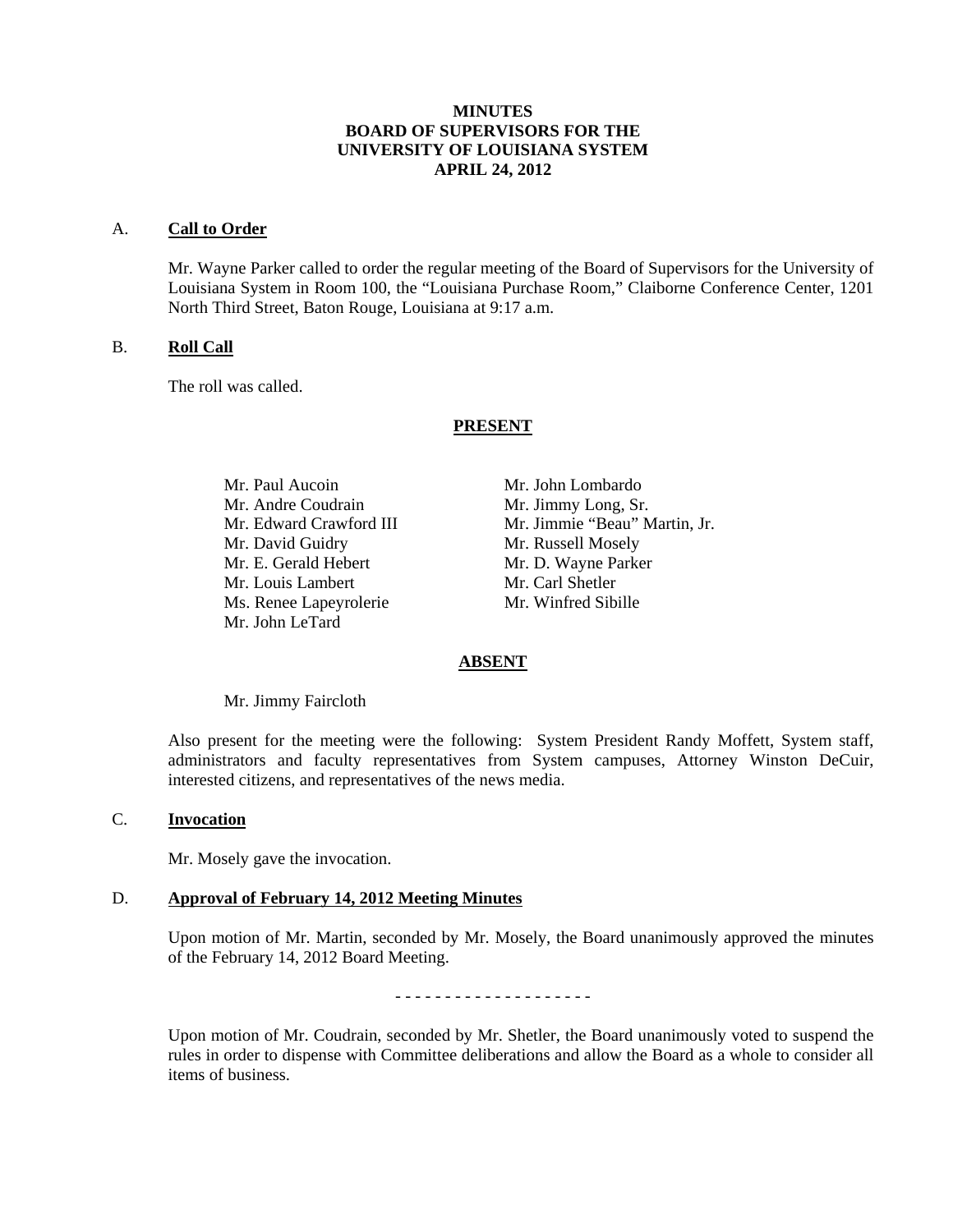# E. **Academic and Student Affairs**

E.1. Grambling State University's request for approval of a Proposal to convert its certification only practitioner teacher programs to Master of Arts degree programs in Teaching (MAT) in Special Education, Elementary Education, and Secondary Education.

Upon motion of Mr. Hebert, seconded by Mr. Martin, the Board unanimously voted to approve the adoption of the following resolution.

 *NOW, THEREFORE, BE IT RESOLVED, that the Board of Supervisors for the University of Louisiana System hereby approves Grambling State University's request for approval of a Proposal to convert its certification only practitioner teacher programs to Master of Arts degree programs in Teaching (MAT) in Special Education, Elementary Education, and Secondary Education.* 

E.2. Grambling State University's request for approval of a Letter of Intent to convert the existing Associate of Science degree program in Child Development to a Bachelor of Science degree program in Child Development and Early Literacy.

Upon motion of Mr. Guidry, seconded by Mr. Martin, the Board unanimously voted to approve the adoption of the following resolution.

 *NOW, THEREFORE, BE IT RESOLVED, that the Board of Supervisors for the University of Louisiana System hereby approves Grambling State University's request for approval of a Letter of Intent to convert the existing Associate of Science degree program in Child Development to a Bachelor of Science degree program in Child Development and Early Literacy.* 

E.3. Grambling State University's request for approval to award an Honorary Doctor of Laws (LLD) degree to Ms. Donna Brazile at the Spring 2012 Commencement Exercises.

Upon motion of Mr. Aucoin, seconded by Ms. Lapeyrolerie, the Board unanimously voted to approve the adoption of the following resolution.

 *NOW, THEREFORE, BE IT RESOLVED, that the Board of Supervisors for the University of Louisiana System hereby approves Grambling State University's request to award an Honorary Doctor of Laws (LLD) degree to Ms. Donna Brazile at the Spring 2012 Commencement Exercises.* 

E.4. Louisiana Tech University's request for approval of a Proposal for a Ph.D. degree program in Molecular Sciences and Nanotechnology.

Upon motion of Mr. Sibille, seconded by Mr. Long, the Board unanimously voted to approve the adoption of the following resolution.

 *NOW, THEREFORE, BE IT RESOLVED, that the Board of Supervisors for the University of Louisiana System hereby approves Louisiana Tech University's request for approval of a Proposal for a Ph.D. degree program in Molecular Sciences and Nanotechnology.*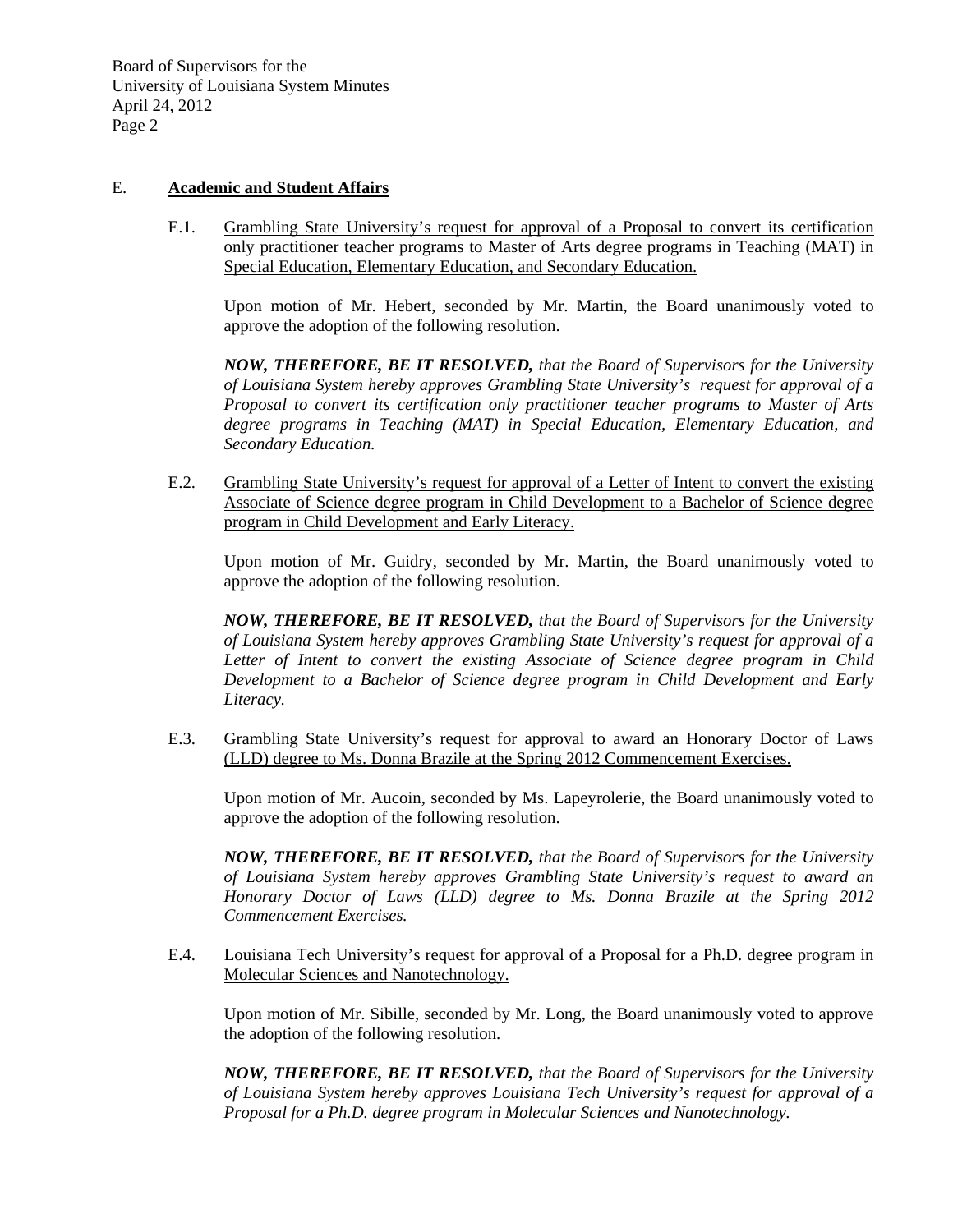E.5. McNeese State University's request for approval of a Letter of Intent for a Master of Science degree program in Criminal Justice.

Upon motion of Mr. Lombardo, seconded by Mr. Coudrain, the Board unanimously voted to approve the adoption of the following resolution.

 *NOW, THEREFORE, BE IT RESOLVED, that the Board of Supervisors for the University of Louisiana System hereby approves McNeese State University's request for approval of a Letter of Intent for a Master of Science degree program in Criminal Justice.* 

E.6. McNeese State University's request for approval of a Proposal for a Post-Baccalaureate Certificate of Nursing Case Management.

Upon motion of Mr. Martin, seconded by Mr. Mosely, the Board unanimously voted to approve the adoption of the following resolution.

 *NOW, THEREFORE, BE IT RESOLVED, that the Board of Supervisors for the University of Louisiana System hereby approves McNeese State University's request for approval of a Proposal for a Post-Baccalaureate Certificate of Nursing Case Management.* 

E.7. Nicholls State University's request for approval of a Proposal for a collaborative offering of a Master of Science in Nursing degree program.

Upon motion of Mr. Mosely, seconded by Mr. Lombardo, the Board unanimously voted to approve the adoption of the following resolution.

 *NOW, THEREFORE, BE IT RESOLVED, that the Board of Supervisors for the University of Louisiana System hereby approves Nicholls State University's request for approval of a Proposal for a collaborative offering of a Master of Science in Nursing degree program.* 

E.8. Southeastern Louisiana University's request for approval to terminate the Associate of General Studies degree program effective Spring 2014.

Upon motion of Mr. LeTard, seconded by Mr. Coudrain, the Board unanimously voted to approve the adoption of the following resolution.

 *NOW, THEREFORE, BE IT RESOLVED, that the Board of Supervisors for the University of Louisiana System hereby approves Southeastern Louisiana University's request for approval to terminate the Associate of General Studies degree program effective Spring 2014.* 

E.9. University of Louisiana at Lafayette's request for approval to award an Honorary Doctor of Arts degree to Mr. Joe Stewart at the Spring 2012 Commencement Exercises.

Upon motion of Mr. Sibille, seconded by Mr. Long, the Board unanimously voted to approve the adoption of the following resolution.

*NOW, THEREFORE, BE IT RESOLVED, that the Board of Supervisors for the University of Louisiana System hereby approves University of Louisiana at Lafayette's request to award*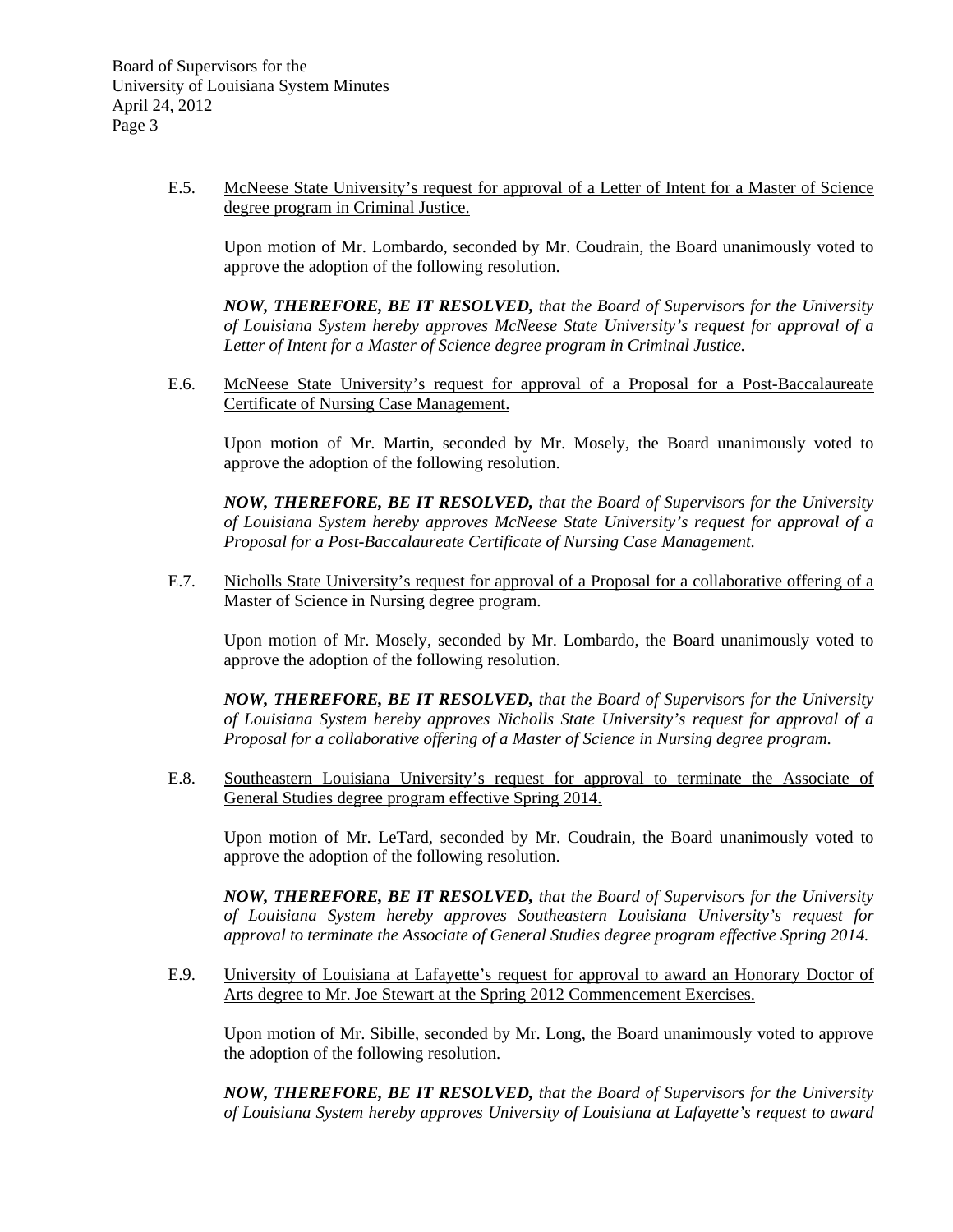*an Honorary Doctor of Arts degree to Mr. Joe Stewart at the Spring 2012 Commencement Exercises.* 

E.10. University of Louisiana at Lafayette's request for approval of a Proposal for a Graduate Certificate in Teaching English to Speakers of Other Languages (TESOL).

Upon motion of Mr. Hebert, seconded by Mr. Crawford, the Board unanimously voted to approve the adoption of the following resolution.

 *NOW, THEREFORE, BE IT RESOLVED, that the Board of Supervisors for the University of Louisiana System hereby approves University of Louisiana at Lafayette's request for approval of a Proposal for a Graduate Certificate in Teaching English to Speakers of Other Languages (TESOL).* 

E.11. University of New Orleans' request for approval to award an Honorary Doctor of Engineering degree to Mr. Mark Savoff at the Spring 2012 Commencement Exercises.

Upon motion of Mr. Coudrain, seconded by Mr. Guidry, the Board unanimously voted to approve the adoption of the following resolution.

 *NOW, THEREFORE, BE IT RESOLVED, that the Board of Supervisors for the University of Louisiana System hereby approves University of New Orleans' request for approval to award an Honorary Doctor of Engineering degree to Mr. Mark Savoff at the Spring 2012 Commencement Exercises.* 

E.12. University of New Orleans' request for approval of a Letter of Intent for a Bachelor of Science degree program in Community Health.

Upon motion of Ms. Lapeyrolerie, seconded by Mr. Aucoin, the Board unanimously voted to approve the adoption of the following resolution.

 *NOW, THEREFORE, BE IT RESOLVED, that the Board of Supervisors for the University of Louisiana System hereby approves University of New Orleans' request for approval of a Letter of Intent for a Bachelor of Science degree program in Community Health.* 

E.13. University of New Orleans' request for approval of a Letter of Intent for a Master of Education (M.Ed.) degree program in Education Administration.

Upon motion of Mr. Aucoin, seconded by Mr. Martin, the Board unanimously voted to approve the adoption of the following resolution.

 *NOW, THEREFORE, BE IT RESOLVED, that the Board of Supervisors for the University of Louisiana System hereby approves University of New Orleans' request for approval of a*  Letter of Intent for a Master of Education (M.Ed.) degree program in Education *Administration.* 

E.14. University of New Orleans' request for approval of a Letter of Intent for a Ph.D. degree program in Inter-American Studies.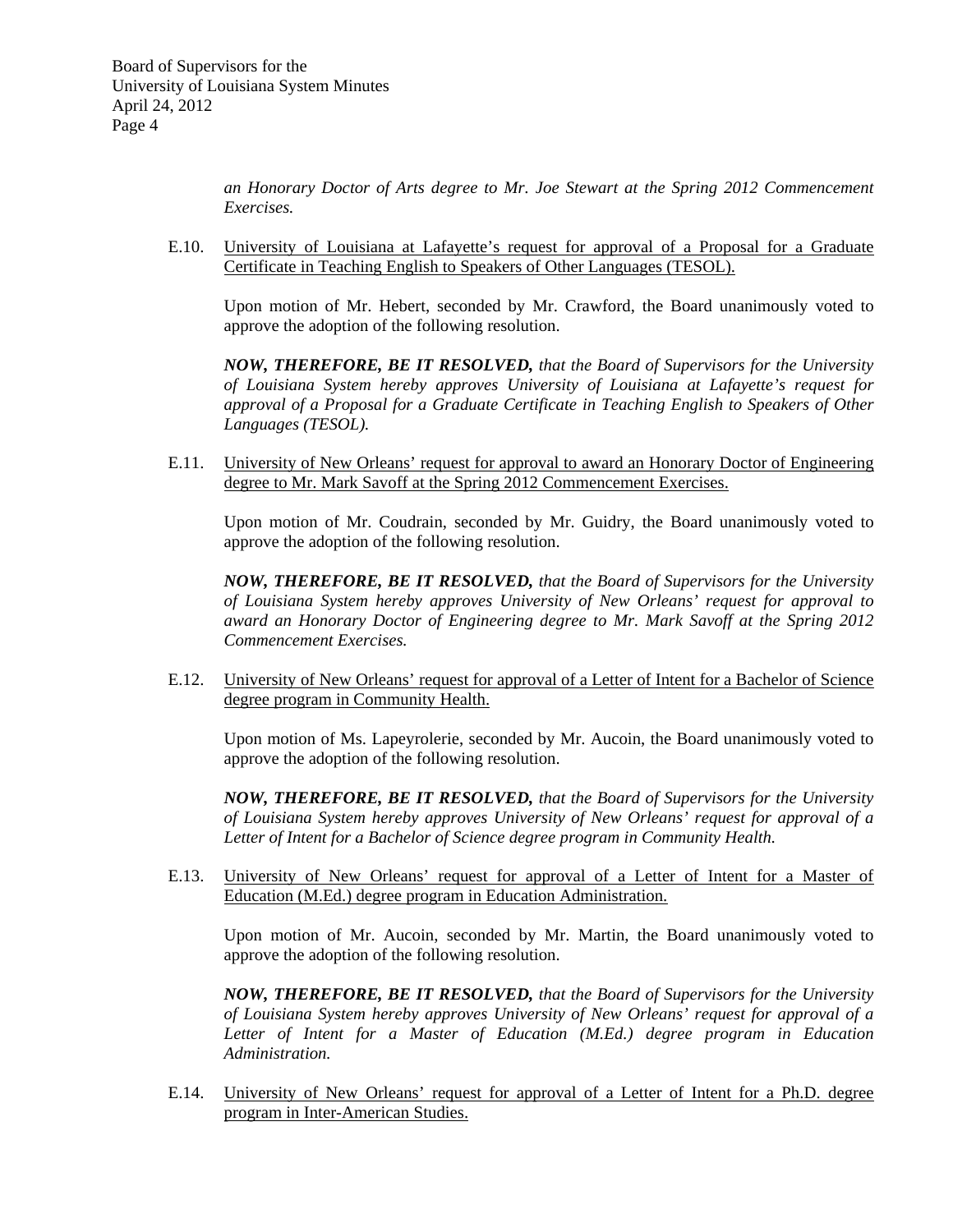> Upon motion of Mr. Coudrain, seconded by Mr. Aucoin, the Board unanimously voted to approve the adoption of the following resolution.

> *NOW, THEREFORE, BE IT RESOLVED, that the Board of Supervisors for the University of Louisiana System hereby approves University of New Orleans' request for approval of a Letter of Intent for a Ph.D. degree program in Inter-American Studies.*

E.15. University of Louisiana System's request, on behalf of its nine institutions, for approval of a Letter of Intent for a collaborative B.A. in Organizational Leadership.

Upon motion of Mr. Aucoin, seconded by Mr. Martin, the Board unanimously voted to approve the adoption of the following resolution.

 *NOW, THEREFORE, BE IT RESOLVED, that the Board of Supervisors for the University of Louisiana System hereby approves University of Louisiana System's request, on behalf of its nine institutions, for approval of a Letter of Intent for a collaborative B.A. in Organizational Leadership.* 

## F. **Athletic**

Upon motion of Ms. Lapeyrolerie, seconded by Mr. Martin, the Board unanimously voted to consider Item F.8 as the first item on the agenda.

F.8. University of Louisiana at Lafayette's request for approval of a contractual agreement with Mr. Mark Hudspeth, Head Football Coach, effective January 1, 2012.

Upon motion of Mr. Sibille, seconded by Mr. Mosely, the Board unanimously voted to approve the adoption of the following resolution.

*NOW, THEREFORE, BE IT RESOLVED, that the Board of Supervisors for the University of Louisiana System hereby approves University of Louisiana at Lafayette's request for approval of a contractual agreement with Mr. Mark Hudspeth, Head Football Coach, effective January 1, 2012.* 

- - - - - - - - - - - - - - - - - - -

F.1. Louisiana Tech University's request for approval of an amended contract and agreement between Mr. Sonny Dykes, Head Football Coach; Louisiana Tech University; and the Louisiana Tech University Foundation, effective January 23, 2012.

Upon motion of Mr. Coudrain, seconded by Mr. Sibille, the Board unanimously voted to approve the adoption of the following resolution.

*NOW, THEREFORE, BE IT RESOLVED, that the Board of Supervisors for the University of Louisiana System hereby approves Louisiana Tech University's request for approval of an amended contract and agreement between Mr. Sonny Dykes, Head Football Coach; Louisiana Tech University; and the Louisiana Tech University Foundation, effective January 23, 2012.*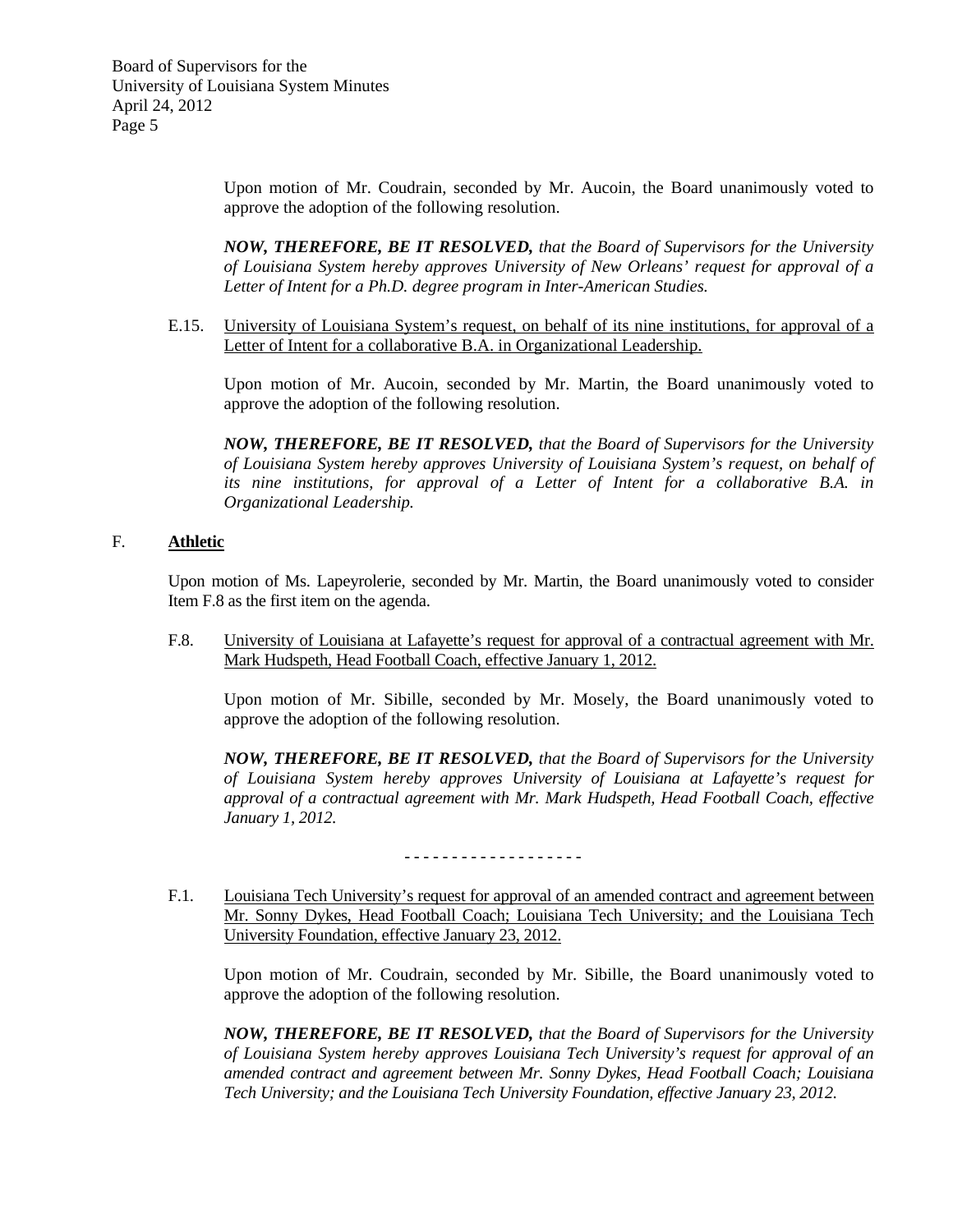F.2. McNeese State University's request for approval of a contractual agreement with Mr. Terrence L. Gamble, Head Women's Volleyball Coach, effective March 1, 2012.

Upon motion of Mr. Shetler, seconded by Mr. Coudrain, the Board unanimously voted to approve the adoption of the following resolution.

*NOW, THEREFORE, BE IT RESOLVED, that the Board of Supervisors for the University of Louisiana System hereby approves McNeese State University's request for approval of a contractual agreement with Mr. Terrence L. Gamble, Head Women's Volleyball Coach, effective March 1, 2012.* 

F.3. McNeese State University's request for approval of a contractual agreement with Mr. Ronald P. Savoie, Head Women's Soccer Coach, effective March 1, 2012.

Upon motion of Mr. Shetler, seconded by Mr. Coudrain, the Board unanimously voted to approve the adoption of the following resolution.

*NOW, THEREFORE, BE IT RESOLVED, that the Board of Supervisors for the University of Louisiana System hereby approves McNeese State University's request for approval of a contractual agreement with Mr. Ronald P. Savoie, Head Women's Soccer Coach, effective March 1, 2012.* 

F.4. McNeese State University's request for approval of a contractual agreement with Mr. Bernard Matt Viator, Head Football Coach, effective March 1, 2012.

Upon motion of Mr. Shetler, seconded by Mr. Coudrain, the Board unanimously voted to approve the adoption of the following resolution.

*NOW, THEREFORE, BE IT RESOLVED, that the Board of Supervisors for the University of Louisiana System hereby approves McNeese State University's request for approval of a contractual agreement with Mr. Bernard Matt Viator, Head Football Coach, effective March 1, 2012.* 

F.5. Northwestern State University's request for approval of a contractual agreement with Mr. George Van Linder, Head Women's Soccer Coach, effective January 19, 2012.

Upon motion of Mr. Long, seconded by Mr. Shetler, the Board unanimously voted to approve the adoption of the following resolution.

*NOW, THEREFORE, BE IT RESOLVED, that the Board of Supervisors for the University of Louisiana System hereby approves Northwestern State University's request for approval of a contractual agreement with Mr. George Van Linder, Head Women's Soccer Coach, effective January 19, 2012.* 

F.6. Northwestern State University's request for approval of a contractual agreement with Ms. Brooke Stoehr, Co-Head Women's Basketball Coach, effective April 17, 2012.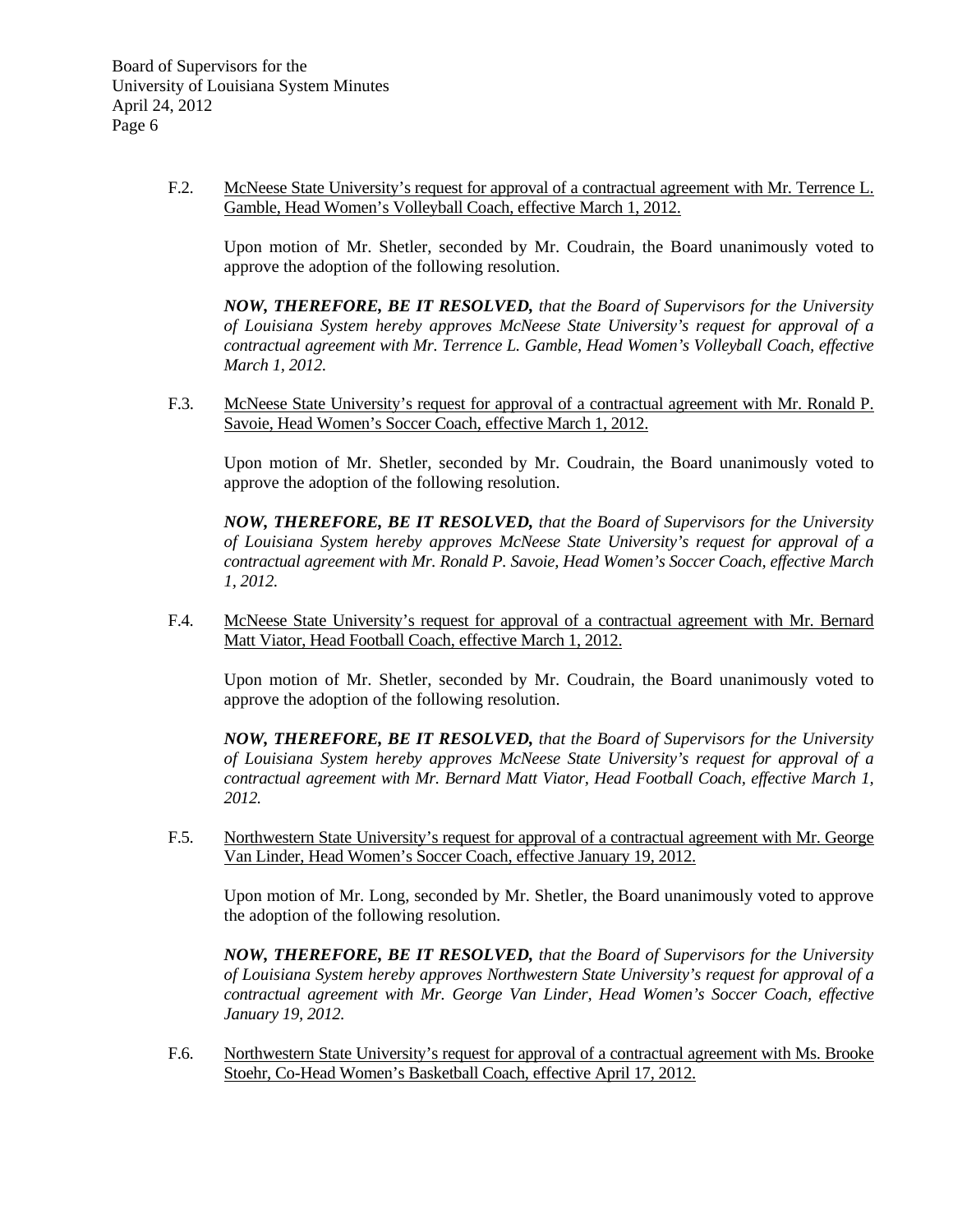> Upon motion of Mr. Long, seconded by Mr. Shetler, the Board unanimously voted to approve the adoption of the following resolution.

> *NOW, THEREFORE, BE IT RESOLVED, that the Board of Supervisors for the University of Louisiana System hereby approves Northwestern State University's request for approval of a contractual agreement with Ms. Brooke Stoehr, Co-Head Women's Basketball Coach, effective April 17, 2012.*

F.7. Northwestern State University's request for approval of a contractual agreement with Mr. Scott Stoehr, Co-Head Women's Basketball Coach, effective April 17, 2012.

Upon motion of Mr. Long, seconded by Mr. Shetler, the Board unanimously voted to approve the adoption of the following resolution.

 *NOW, THEREFORE, BE IT RESOLVED, that the Board of Supervisors for the University of Louisiana System hereby approves Northwestern State University's request for approval of a contractual agreement with Mr. Scott Stoehr, Co-Head Women's Basketball Coach, effective April 17, 2012.*

- - - - - - - - - - - - - - - - - - -

F.9. University of Louisiana System's report of significant athletic activities for the period of February 1 to April 6, 2012.

No action was required by the Board as it was a report only.

#### G. **Audit**

 G.1. Grambling State University's request for acceptance of Fiscal Year 2011-12 Financial and Compliance Representation Letter.

 Upon motion of Mr. Coudrain, seconded by Mr. Shetler, the Board unanimously voted to approve the adoption of the following resolution.

 *NOW, THEREFORE, BE IT RESOLVED, that the Board of Supervisors for the University of Louisiana System hereby accepts Grambling State University's Fiscal Year 2011-12 Financial and Compliance Representation Letter.* 

G.2. University of New Orleans' request for approval of its Internal Audit Charter.

 Upon motion of Mr. Shetler, seconded by Mr. Coudrain, the Board unanimously voted to approve the adoption of the following resolution.

 *NOW, THEREFORE, BE IT RESOLVED, that the Board of Supervisors for the University of Louisiana System hereby approves University of New Orleans' Internal Audit Charter.*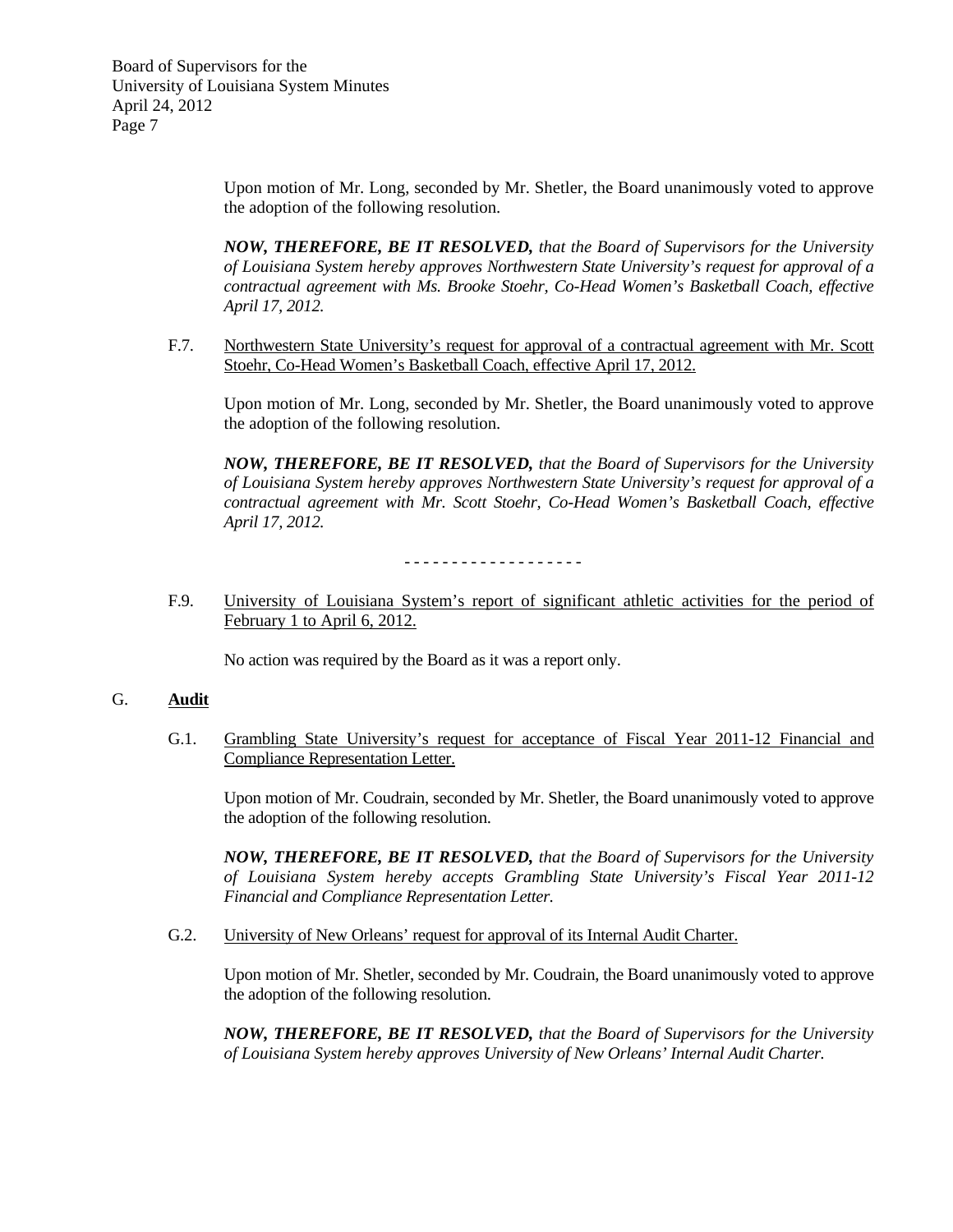## G.3. University of Louisiana System's report on internal and external audits submitted for the period of February 1 to April 13, 2012.

No action was required by the Board as it was a report only.

## H. **Facilities Planning**

Upon motion of Ms. Lapeyrolerie, seconded by Mr. Mosely, the Board unanimously voted to amend the agenda to include another item of business.

 H.1. Louisiana Tech University's request for approval to name the conference room in George T. Madison Hall in honor of the late Dr. Paul J. Pennington.

Upon motion of Mr. Parker, seconded by Mr. Long, the Board unanimously voted to approve the adoption of the following resolution.

*NOW, THEREFORE, BE IT RESOLVED, that the Board of Supervisors for the University of Louisiana System hereby approves Louisiana Tech University's request for approval to name the conference room in George T. Madison Hall in honor of the late Dr. Paul J. Pennington.* 

 H.2. Louisiana Tech University's request for approval to demolish the Hay Storage Pole Barn located on the campus.

 Upon motion of Mr. Martin, seconded by Mr. Parker, the Board unanimously voted to approve the adoption of the following resolution.

 *NOW, THEREFORE, BE IT RESOLVED, that the Board of Supervisors for the University of Louisiana System hereby approves Louisiana Tech University's request for approval to demolish the Hay Storage Pole Barn located on the campus.* 

 *BE IT FURTHER RESOLVED, that Louisiana Tech University shall obtain final approvals from UL System staff, legal counsel, and all other appropriate agencies/parties, of processes, documents, and administrative requirements.* 

 *AND FURTHER, that Louisiana Tech University will provide the System office with copies of all executed final documents for Board file.* 

H.3. Louisiana Tech University's request for approval to demolish the existing Business Building.

 Upon motion of Mr. Coudrain, seconded by Mr. LeTard, the Board unanimously voted to approve the adoption of the following resolution.

 *NOW, THEREFORE, BE IT RESOLVED, that the Board of Supervisors for the University of Louisiana System hereby approves Louisiana Tech University's request for approval to demolish the existing Business Building.*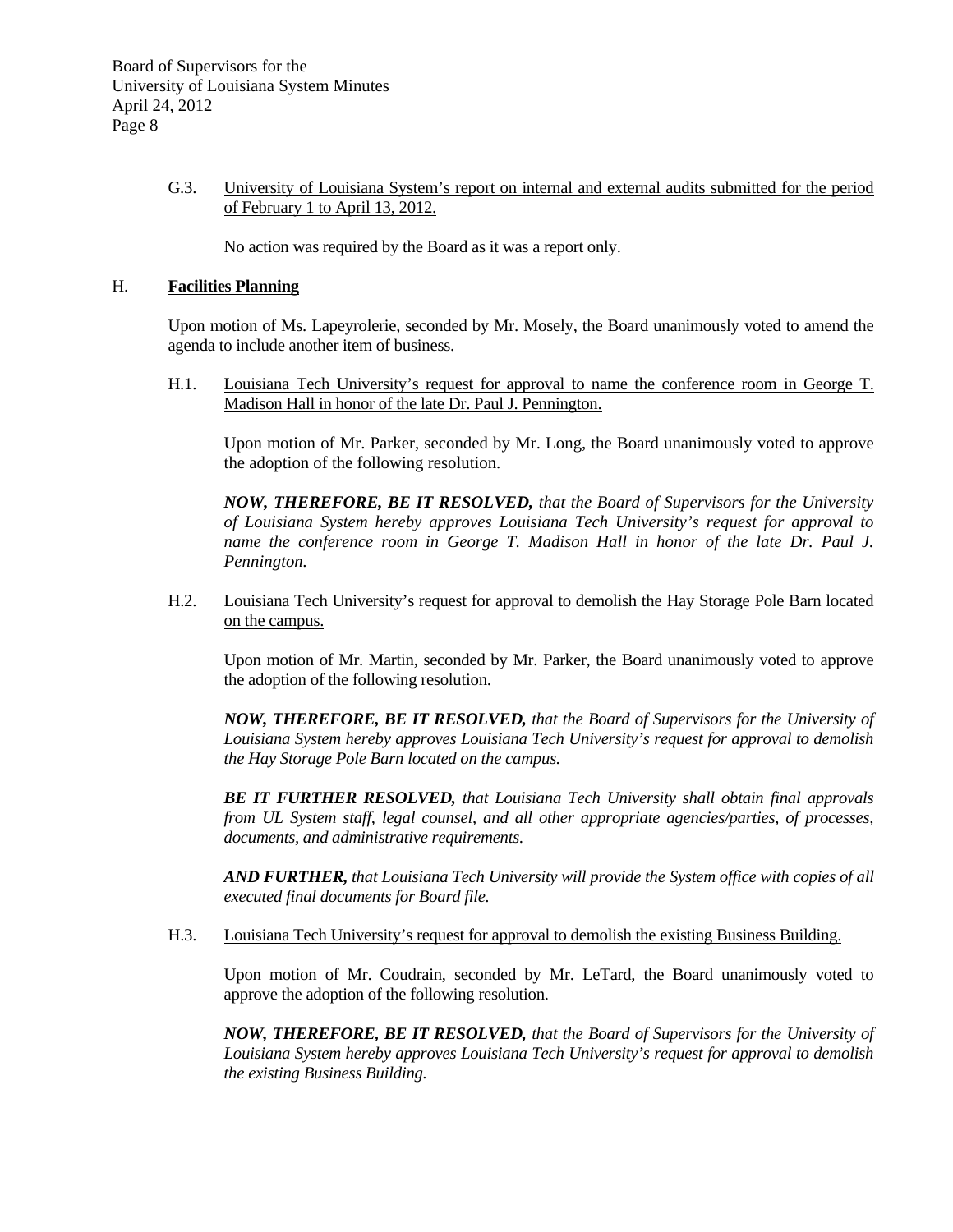*BE IT FURTHER RESOLVED, that Louisiana Tech University shall obtain final approvals from UL System staff, legal counsel, and all other appropriate agencies/parties, of processes, documents, and administrative requirements.* 

 *AND FURTHER, that Louisiana Tech University will provide the System office with copies of all executed final documents for Board file.* 

 H.4. Louisiana Tech University's request for approval to enter into a Ground Lease with the Louisiana Tech University Foundation, Inc. to replace the gymnasium floor and goals located in Memorial Gymnasium and accept donation of improvements to the University.

 Upon motion of Mr. Coudrain, seconded by Mr. Shetler, the Board unanimously voted to approve the adoption of the following resolution.

 *NOW, THEREFORE, BE IT RESOLVED, that the Board of Supervisors for the University of Louisiana System hereby approves Louisiana Tech University's request for approval to enter into a Ground Lease with the Louisiana Tech University Foundation, Inc. to replace the gymnasium floor and goals located in Memorial Gymnasium and accept donation of improvements to the University.* 

 *BE IT FURTHER RESOLVED, that Louisiana Tech University shall obtain final review from UL System staff, legal counsel, and shall secure all other appropriate approvals from agencies/parties of processes, documents, and administrative requirements prior to execution of documents.* 

 *BE IT FURTHER RESOLVED, that the President of Louisiana Tech University is hereby designated and authorized to execute any and all documents associated with said lease by the University of Louisiana System on behalf of and for the use of Louisiana Tech University.* 

 *AND FURTHER, that Louisiana Tech University will provide the System office with copies of all final executed documents for Board files.* 

 H.5. Northwestern State University's request for approval to rename West Caspari Hall the *Student Services Center*.

 Upon motion of Mr. Long, seconded by Mr. Lambert, the Board unanimously voted to approve the adoption of the following resolution.

 *NOW, THEREFORE, BE IT RESOLVED, that the Board of Supervisors for the University of Louisiana System hereby approves Northwestern State University's request to rename West Caspari Hall the Student Services Center.* 

 H.6. Northwestern State University's request for approval to rename East Caspari Hall to the original name of Caspari Hall.

 Upon motion of Mr. Long, seconded by Mr. Lambert, the Board unanimously voted to approve the adoption of the following resolution.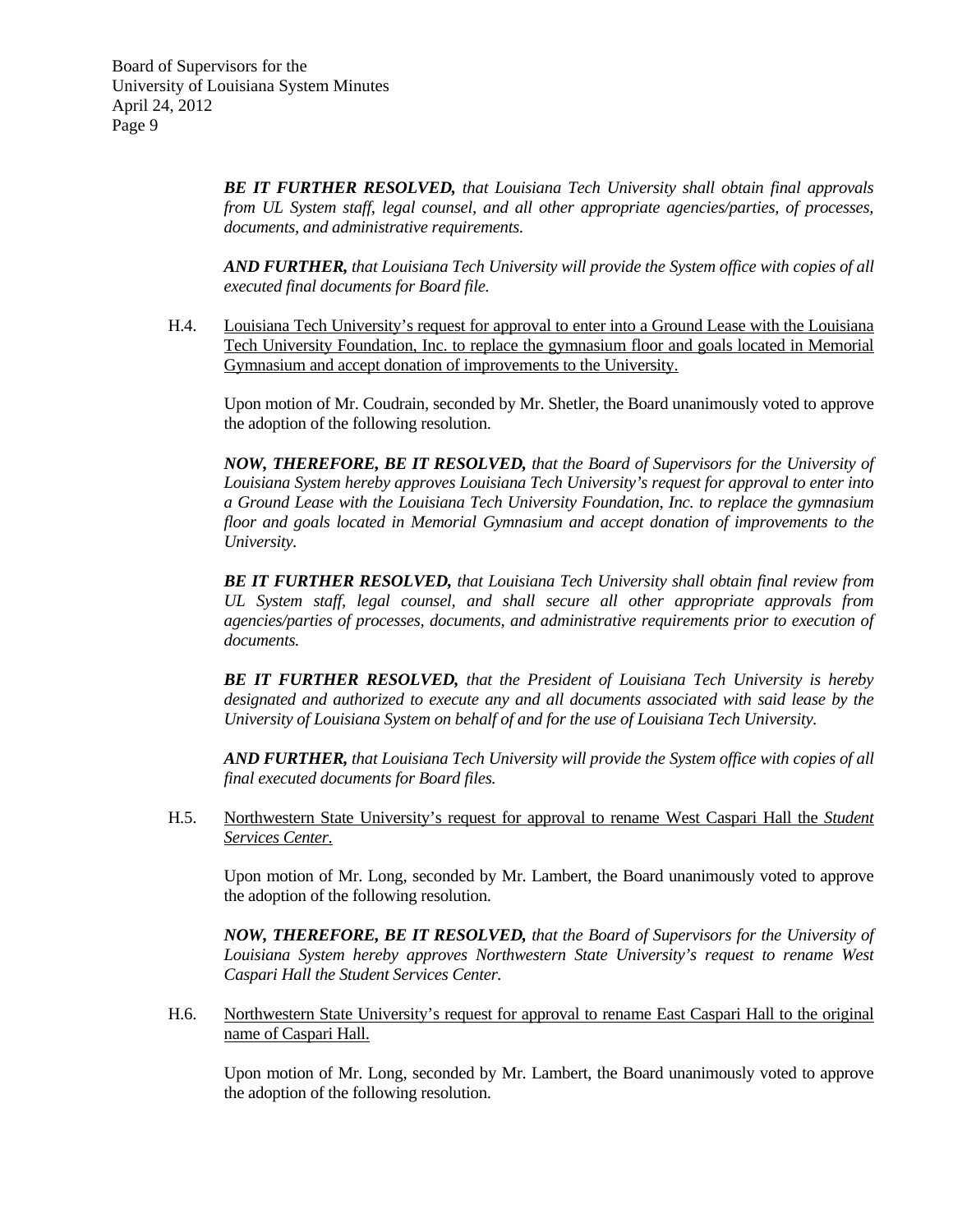*NOW, THEREFORE, BE IT RESOLVED, that the Board of Supervisors for the University of Louisiana System hereby approves Northwestern State University's request to rename East Caspari Hall to the original name of Caspari Hall.* 

 H.7. Northwestern State University's request for approval to demolish the Married Student Housing Complex located on the main campus.

 Upon motion of Mr. Long, seconded by Mr. Mosely, the Board unanimously voted to approve the adoption of the following resolution.

 *NOW, THEREFORE, BE IT RESOLVED, that the Board of Supervisors for the University of Louisiana System hereby approves Northwestern State University's request to demolish the Married Student Housing Complex located on the main campus.* 

 *BE IT FURTHER RESOLVED, that Northwestern State University shall obtain final reviews from UL System staff, legal counsel, and all other appropriate agencies/parties, of processes, documents, and administrative requirements.* 

 *AND FURTHER, that Northwestern State University will provide System office with copies of all final executed documents for Board file.* 

 H.8. Northwestern State University's request for approval to rename Loft Theatre the *Jack Wann Theatre* in honor of Dr. Jack Wann.

 Upon motion of Mr. Long, seconded by Mr. Guidry, the Board unanimously voted to approve the adoption of the following resolution.

 *NOW, THEREFORE, BE IT RESOLVED, that the Board of Supervisors for the University of Louisiana System hereby approves Northwestern State University's request for approval to rename Loft Theatre the Jack Wann Theatre in honor of Dr. Jack Wann.* 

 H.9. Southeastern Louisiana University's request for approval of a second amendment to the Ground and Building Lease Agreement between the Board of Supervisors for the University of Louisiana System and University Facilities, Inc. for the 2004 Bond Series.

 Upon motion of Mr. Coudrain, seconded by Ms. Lapeyrolerie, the Board unanimously voted to approve the adoption of the following resolution.

 *NOW, THEREFORE, BE IT RESOLVED, that the Board of Supervisors for the University of Louisiana System hereby approves Southeastern Louisiana University's request for approval of a second amendment to the Ground and Building Lease Agreement between the Board of Supervisors for the University of Louisiana System and University Facilities, Inc. for the 2004 Bond Series.* 

 *BE IT FURTHER RESOLVED, that the System President and/or President of Southeastern Louisiana University are/is hereby designated and authorized to execute any and all documents necessary to execute said lease agreement.*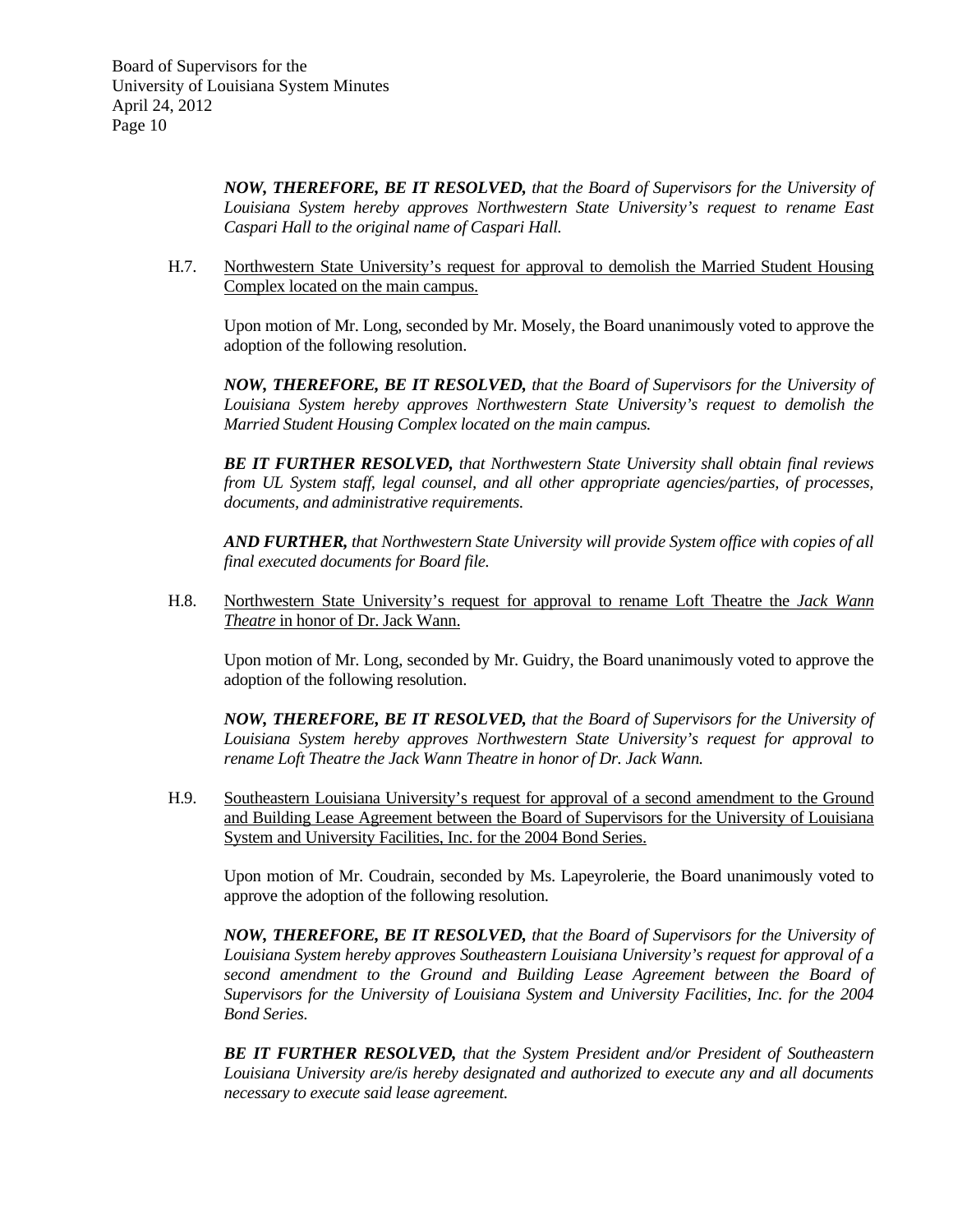*AND FURTHER, that UL System staff and legal counsel ensure that all documents conform to statutory and administrative requirements.* 

 H.10. University of Louisiana at Monroe's request for approval to petition the State Interim Emergency Board to address problems with deteriorated First Floor HVAC Piping in George T. Walker Hall located on the main campus.

 Upon motion of Mr. Martin, seconded by Mr. Crawford, the Board unanimously voted to approve the adoption of the following resolution.

*NOW, THEREFORE, BE IT RESOLVED, that the Board of Supervisors for the University of Louisiana System hereby approves University of Louisiana at Monroe's request to petition the State Interim Emergency Board to address problems with deteriorated First Floor HVAC Piping in George T. Walker Hall located on the main campus.* 

 *BE IT FURTHER RESOLVED, that System President and/or the President of University of Louisiana at Monroe are/is hereby designated and authorized to execute any and all documents associated with said action by the University of Louisiana System.* 

 *BE IT FURTHER RESOLVED, that University of Louisiana at Monroe shall obtain final reviews from UL System staff, legal counsel, and all other appropriate agencies/parties, of processes, documents, and administrative requirements.* 

 *AND FURTHER, that University of Louisiana at Monroe will provide System office with copies of all final executed documents for Board file.* 

# **Other Business**

 Grambling State University's request for approval to name the foyer in Long-Jones Hall the *Judy H. Jackson Foyer.* 

 Upon motion of Mr. Hebert, seconded by Mr. Parker, the Board unanimously voted to approve the adoption of the following resolution.

 *NOW, THEREFORE, BE IT RESOLVED, that the Board of Supervisors for the University of Louisiana System hereby approves Grambling State University's request to name the foyer in Long-Jones Hall the Judy H. Jackson Foyer.* 

# I. **Finance**

I.1. Southeastern Louisiana University's request for approval to enter into a Lease Agreement with Follett Higher Education Group for the University's bookstore operations.

Upon motion of Mr. Martin, seconded by Mr. Hebert, the Board unanimously voted to approve the adoption of the following resolution.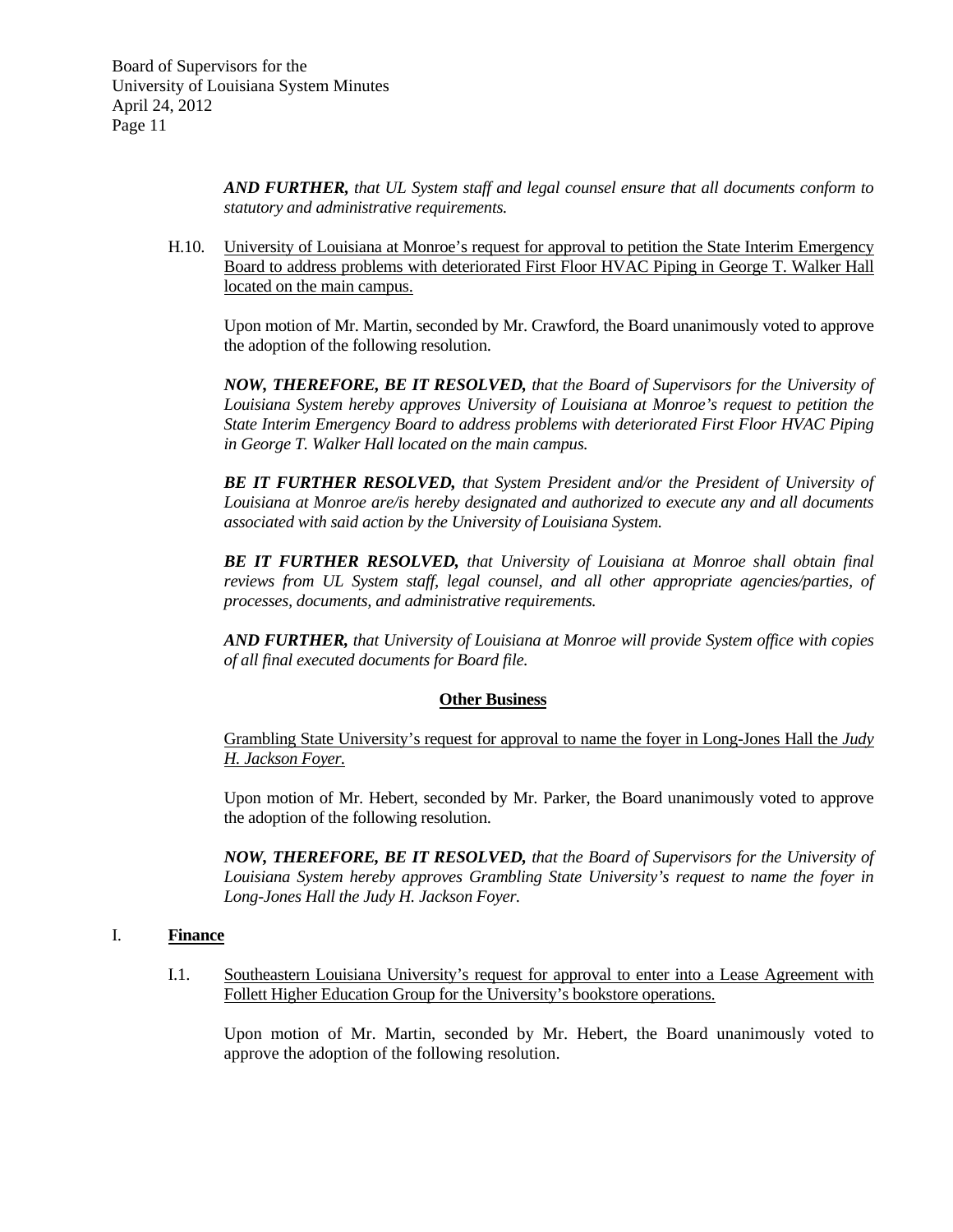*NOW, THEREFORE, BE IT RESOLVED, that the Board of Supervisors for the University of Louisiana System hereby approves Southeastern Louisiana University's request to enter into a Lease Agreement with Follett Higher Education Group for the University's bookstore operations.* 

*BE IT FURTHER RESOLVED, that Southeastern Louisiana University shall obtain final review and approval from UL System staff, legal counsel, and shall secure all other appropriate approvals from agencies/parties of processes, documents, and administrative requirements prior to execution of documents.* 

*BE IT FURTHER RESOLVED, that the President of Southeastern Louisiana University is hereby designated and authorized to execute any and all documents necessary to execute this agreement.* 

*AND FURTHER, that Southeastern Louisiana University will provide the System office with copies of all final executed documents for Board files.* 

I.2. University of Louisiana at Lafayette's request for approval of a student contract for a package price for the Executive MBA Program.

 Upon motion of Mr. Hebert, seconded by Mr. Lombardo, the Board unanimously voted to approve the adoption of the following resolution.

*NOW, THEREFORE, BE IT RESOLVED, that the Board of Supervisors for the University of Louisiana System hereby approves University of Louisiana at Lafayette's request for approval of a student contract for a package price for the Executive MBA Program.*

*BE IT FURTHER RESOLVED, that University of Louisiana at Lafayette shall obtain final review from UL System staff, legal counsel, and shall secure all other appropriate approvals from agencies/parties of processes, documents and administrative requirements prior to execution of documents.* 

*AND FURTHER, that University of Louisiana at Lafayette, in coordination with UL System Staff, is authorized to revise the terms of the contract on an annual basis if necessary.* 

I.3. University of New Orleans' request for approval of base level GRAD Act Autonomies for 2011- 12.

 Upon motion of Mr. Aucoin, seconded by Mr. Parker, the Board unanimously voted to approve the adoption of the following resolution.

*NOW, THEREFORE, BE IT RESOLVED, that the Board of Supervisors for the University of Louisiana System hereby approves University of New Orleans' base level GRAD Act Autonomies for 2011-12.* 

I.4. University of Louisiana System's recommendation to approve Campus Housing and Meal Plan Rates, Auxiliary Rates, and Non-Governmental Charges for Academic Year 2012-13.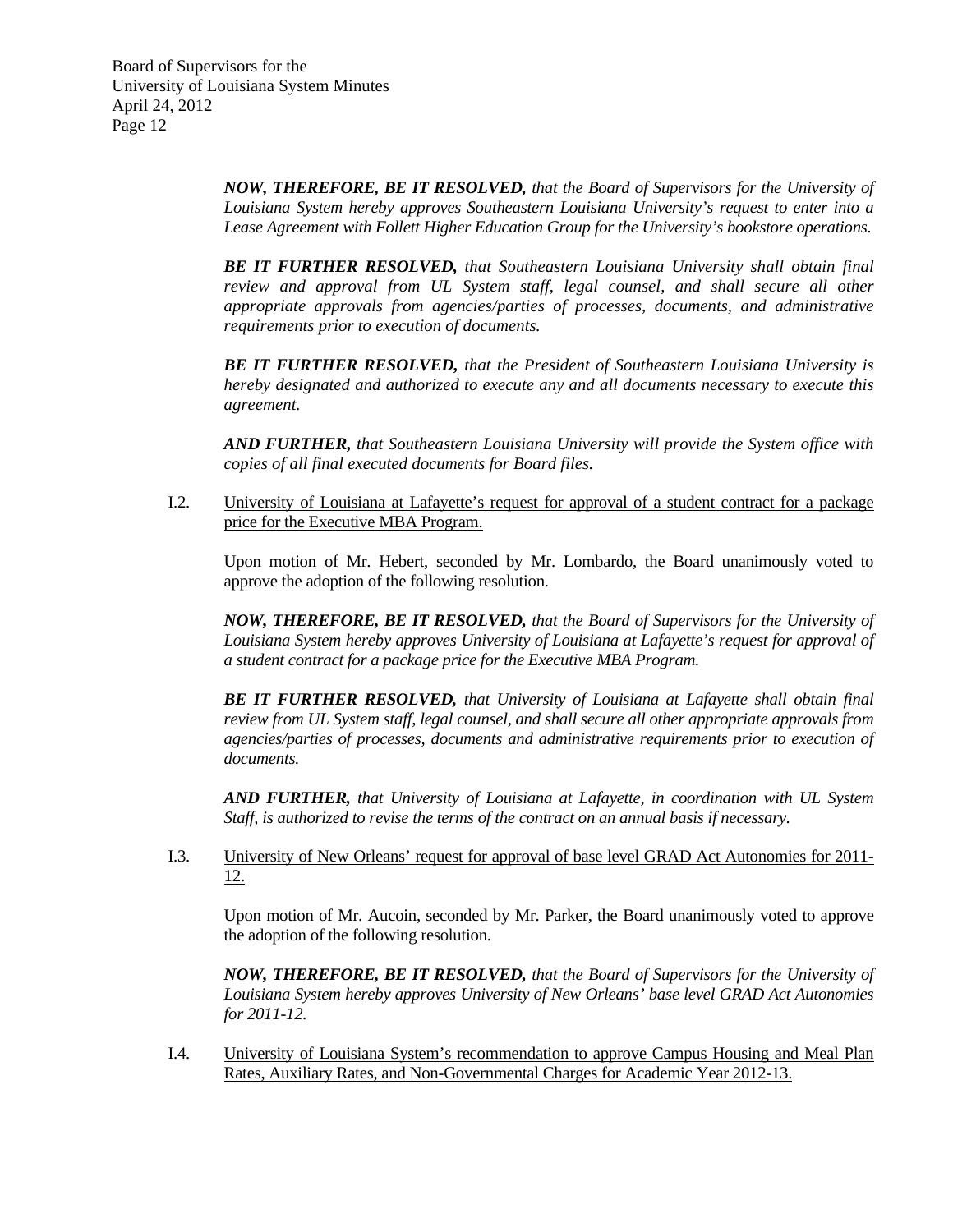> Upon motion of Mr. Sibille, seconded by Mr. Shetler, the Board unanimously voted to approve the adoption of the following resolution.

> *NOW, THEREFORE, BE IT RESOLVED, that the Board of Supervisors for the University of Louisiana System hereby approves the University of Louisiana System's recommendation for Campus Housing and Meal Plan Rates, Auxiliary Rates, and Non-Governmental Charges for Academic Year 2012-13.*

## J. **Personnel**

Upon motion of Mr. Sibille, seconded by Mr. Crawford, the Board unanimously voted to amend the agenda to add another item of business.

J.1. Nicholls State University's request for approval to appoint Dr. John Doucet as Dean of the College of Arts and Sciences effective May 1, 2012.

 Upon motion of Mr. Lombardo, seconded by Mr. Aucoin, the Board voted unanimously to approve the adoption of the following resolution.

*NOW, THEREFORE, BE IT RESOLVED, that the Board of Supervisors for the University of Louisiana System hereby approves Nicholls State University's request for approval to appoint Dr. John Doucet as Dean of the College of Arts and Sciences effective May 1, 2012.*

 Dr. John Doucet was present and thanked the Board for approving his appointment, especially being a graduate of Nicholls.

J.2. Southeastern Louisiana University's request for approval to appoint Mr. Sam Domiano, Jr. as Interim Vice President for Administration and Finance effective April 2, 2012.

 Upon motion of Mr. Coudrain, seconded by Mr. Guidry, the Board voted unanimously to approve the adoption of the following resolution.

*NOW, THEREFORE, BE IT RESOLVED, that the Board of Supervisors for the University of Louisiana System hereby approves Southeastern Louisiana University's request for approval to appoint Mr. Sam Domiano, Jr. as Interim Vice President for Administration and Finance effective April 2, 2012.* 

 Mr. Domiano said that he appreciated the opportunity to serve Southeastern in this interim position.

- - - - - - - - - - - - - - - - - - -

# **Other Business**

 Southeastern Louisiana University's request for approval to appoint Dr. Ann Carruth as Dean of the College of Nursing and Health Sciences effective April 30, 2012.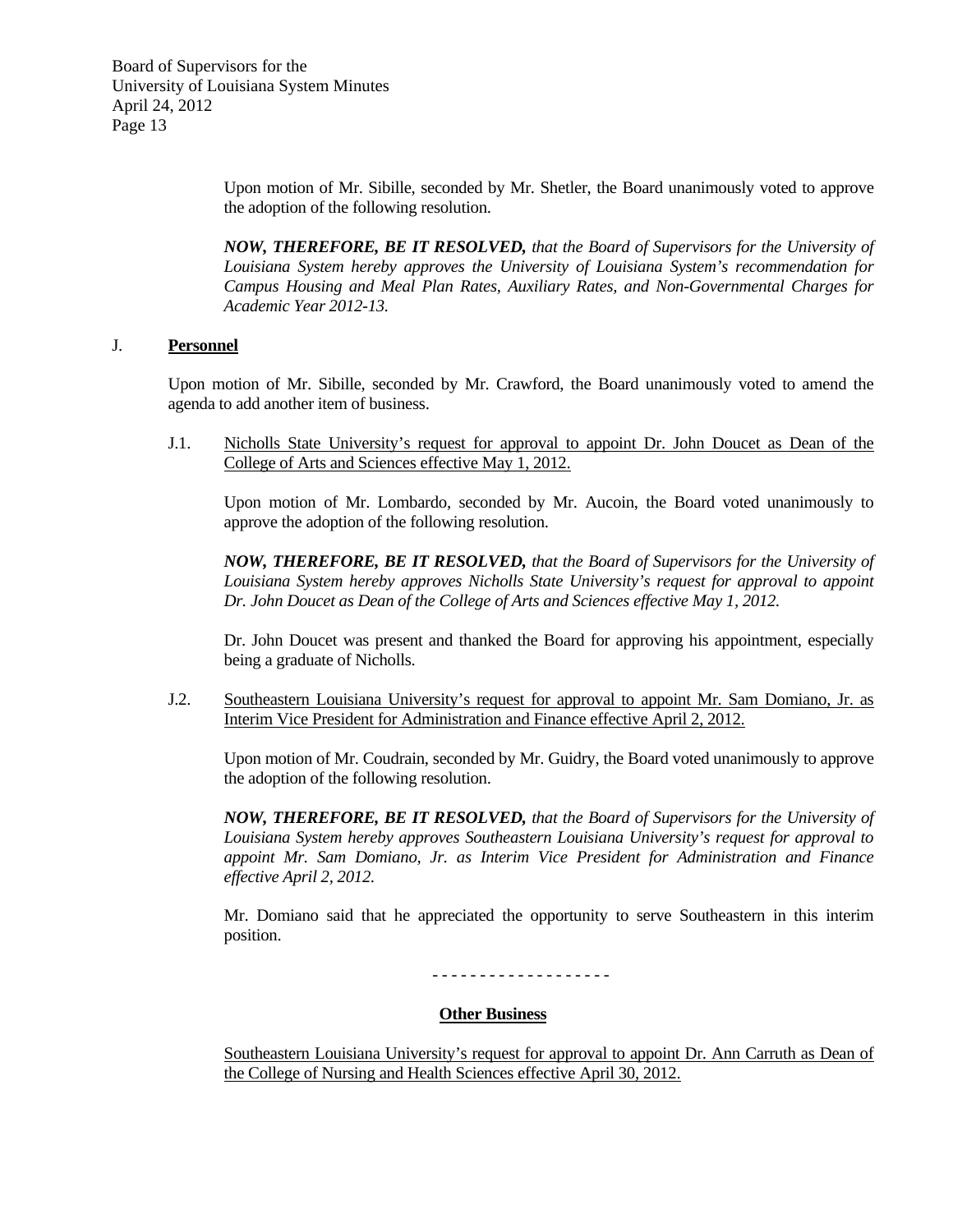Upon motion of Mr. Coudrain, seconded by Mr. Shetler, the Board unanimously voted to approve the adoption of the following resolution.

*NOW, THEREFORE, BE IT RESOLVED, that the Board of Supervisors for the University of Louisiana System hereby approves Southeastern Louisiana University's request for approval to appoint Dr. Ann Carruth as Dean of the College of Nursing and Health Sciences effective April 30, 2012.* 

Dr. Carruth expressed her thanks to the Board for the appointment.

- - - - - - - - - - - - - - - - - - -

J.3. University of Louisiana at Lafayette's request for approval to appoint Dr. Jordan Kellman as Dean of the College of Liberal Arts effective July 1, 2012.

 Upon motion of Mr. Sibille, seconded by Mr. Hebert, the Board unanimously voted to approve the adoption of the following resolution.

*NOW, THEREFORE, BE IT RESOLVED, that the Board of Supervisors for the University of Louisiana System hereby approves University of Louisiana at Lafayette's request for approval to appoint Dr. Jordan Kellman as Dean of the College of Liberal Arts effective July 1, 2012.* 

 Dr. Kellman said it was an honor to serve the University and thanked the Board for the opportunity.

J.4. University of New Orleans' request for approval to reorganize its leadership structure.

 Upon motion of Mr. Hebert, seconded by Mr. Shetler, the Board unanimously voted to approve the adoption of the following resolution.

*NOW, THEREFORE, BE IT RESOLVED, that the Board of Supervisors for the University of Louisiana System hereby approves University of New Orleans' request to reorganize its leadership structure.* 

# K. **Legislation**

#### K.1. Update on the 2012 Regular Session of the Legislature

 Ms. Jodi Mauroner, Associate Vice President for Education Policy and Initiatives, stated that, in the past few weeks, the House and Senate have been considering a variety of legislation that impacts education, higher education, and retirement concerns. Ms. Mauroner distributed a list of pertinent bills and said that she would continue to update the Board members as necessary.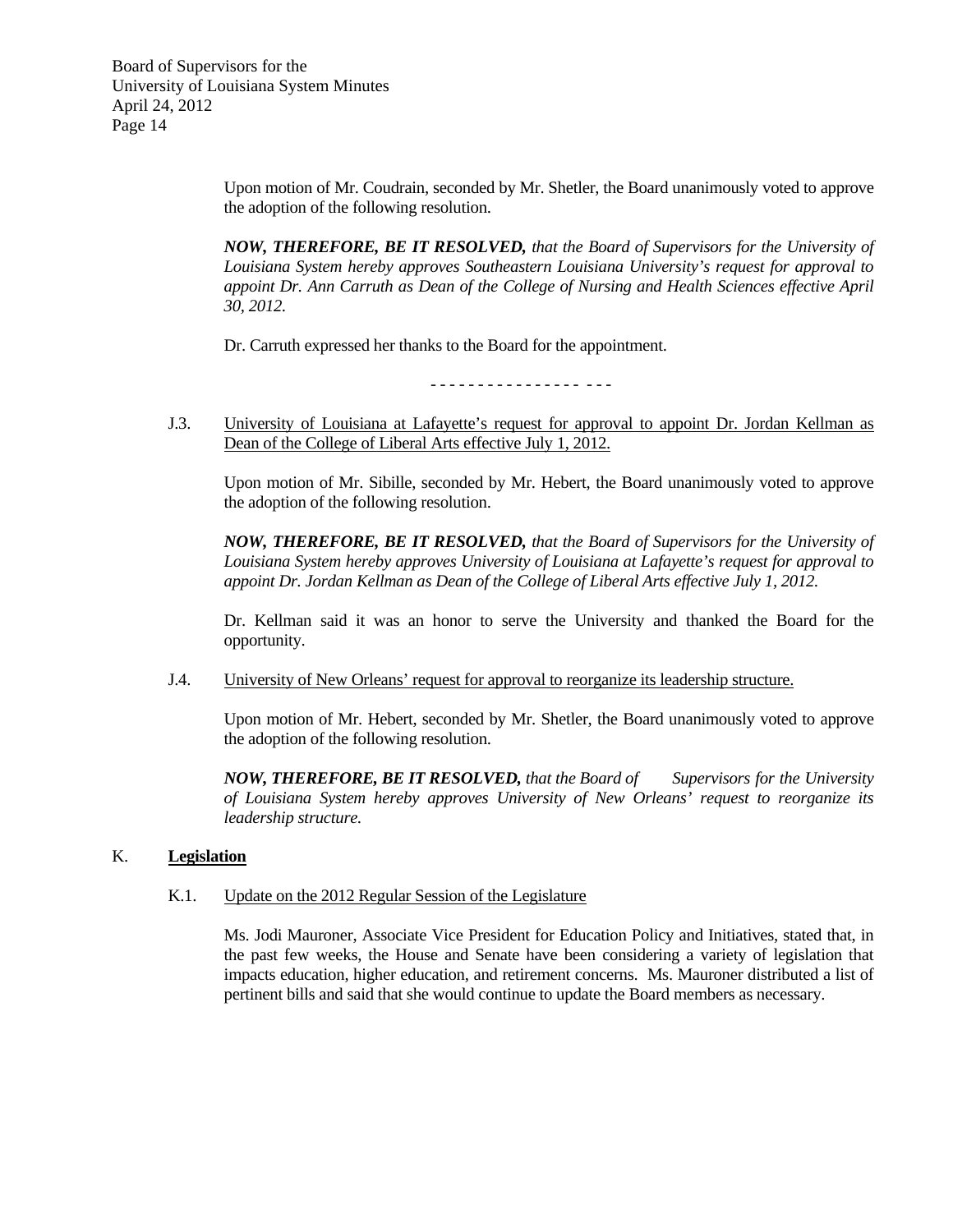# L. **Performance Assessment Committee**

#### L.1. University of Louisiana System's request to certify campus LA GRAD Act reports for 2011-12.

 Dr. Beatrice Baldwin, System Vice President for Research and Performance Assessment, made a brief presentation on the status of the campus GRAD Act reports for 2011-12. Dr. Baldwin indicated that the Board of Regents had made some minor adjustments to the assessment process. The UL System campuses were evaluated according to this revised process and all nine institutions showed sufficient evidence to be classified as "Green," having met or exceeded all standards for the four GRAD Act objectives.

Upon motion of Mr. Hebert, seconded by Mr. Lombardo, the Board unanimously voted to approve the adoption of the following resolution.

*NOW, THEREFORE, BE IT RESOLVED, that the Board of Supervisors for the University of Louisiana System hereby certifies the campus LA GRAD Act reports for 2011-12.*

#### M. **System President's Business**

#### M.1. Personnel Actions

 Dr. Randy Moffett, System President, reported that System staff reviewed the personnel actions, and staff recommends approval.

*Upon motion of Mr. Shetler, seconded by Mr. Long, the Board voted unanimously to approve the System personnel actions.*

## M.2 System President's Report

#### *Proposed Revision to Board Rule*

Dr. Moffett reported that Board Members had received a proposed revision to *Chapter IV. Finance and Business, Section V. Student Fees, I. Vehicle Registration Fee* of the Board Rules. This proposed rule would increase the amount campuses may assess for vehicle registration fees. The revision will be considered at the next meeting of the Board.

#### *McNeese Storm Ready*

Dr. Moffett congratulated McNeese State University for having recently received the "StormReady" designation from the National Weather Service. UL-Monroe is the only other Louisiana university to have earned this designation.

#### *Nicholls Police Chief Commended*

Dr. Moffett commended Craig Jaccuzzo, Police Chief at Nicholls State University, for being named Director of the Year for Higher Education by *Campus Safety*. Chief Jaccuzzo was instrumental in overhauling the campus police department with updated communications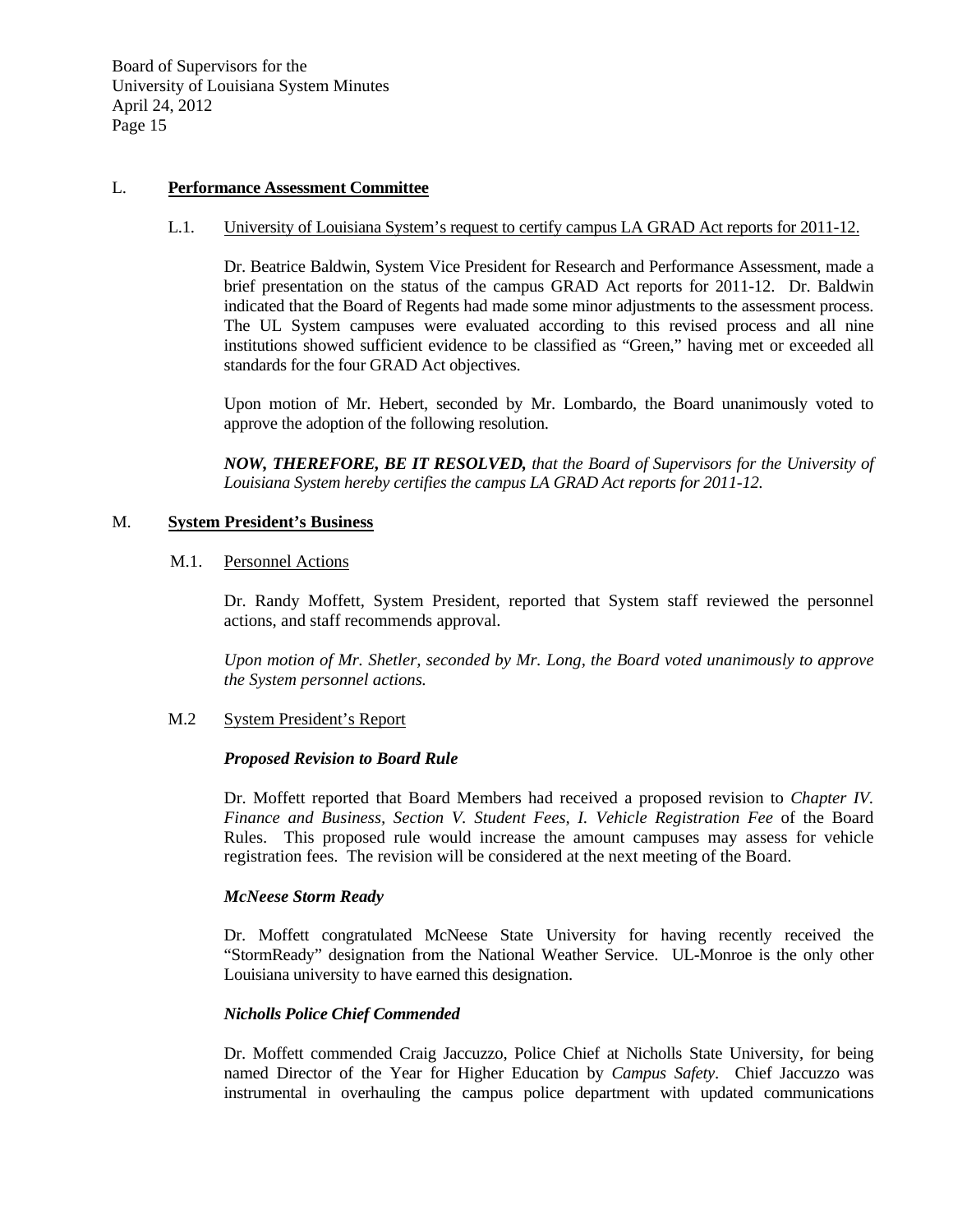systems, instituting uniform patrol fleet and standardized equipment, among other innovative accomplishments.

#### *Southeastern Program Reaccreditation*

Dr. Moffett announced that the Social Work Program at Southeastern Louisiana University had been reaccredited by the Council on Social Work Education through February 2020.

## *Showcase of Poetry by UNO Professor*

Dr. Moffett said that "Raindrum," a poem written by UNO English professor and poet Niyi Osundare, will be showcased in a special broadcast series celebrating London's 2012 Olympic Games. Chosen from 205 competing countries, his poem represents his native Nigeria.

## *Academic Summit*

President Moffett reported that McNeese State University was host to the first UL System Academic Summit. The event was well received, with over 250 individuals participating in sessions on service-learning, undergraduate research, as well as a juried art show. He thanked Board members Wayne Parker and Carl Shetler for their attendance.

Dr. Moffett also recognized Ms. Marguerite Li Bassi, who was given the lifelong learner award, having begun her college career at age 62 at UNO and now at 83 is working on a second bachelor's degree at Nicholls State.

Dr. Moffett gave special thanks to System staff Brad O'Hara, Anne McKisson, and Jackie Tisdell for their extensive preparation for the event along with numerous staff at McNeese.

# N. **Board Chair's Business**

# N.1. Board Chair's Report

#### *Board Development*

Mr. Parker thanked the Board members who attended the April 11 Board Development. He said that the session was informative and timely.

# *Student Member Farewell*

Chair Parker thanked John Lombardo, Student Board member, for his service during the past year. He said that as well as serving on four Committees, Mr. Lombardo participated as a member of the UNO Presidential Search Committee, raised money for St. Jude along with fellow SGA presidents, and met with the Louisiana Delegation in Washington, D.C.

Dr. Moffett and Mr. Parker presented John with a memento and token of appreciation for his year of service. Mr. Lombardo said he had a great year and particularly appreciated being regarded by his fellow Board members as a "real" Board member by considering his input as valuable.